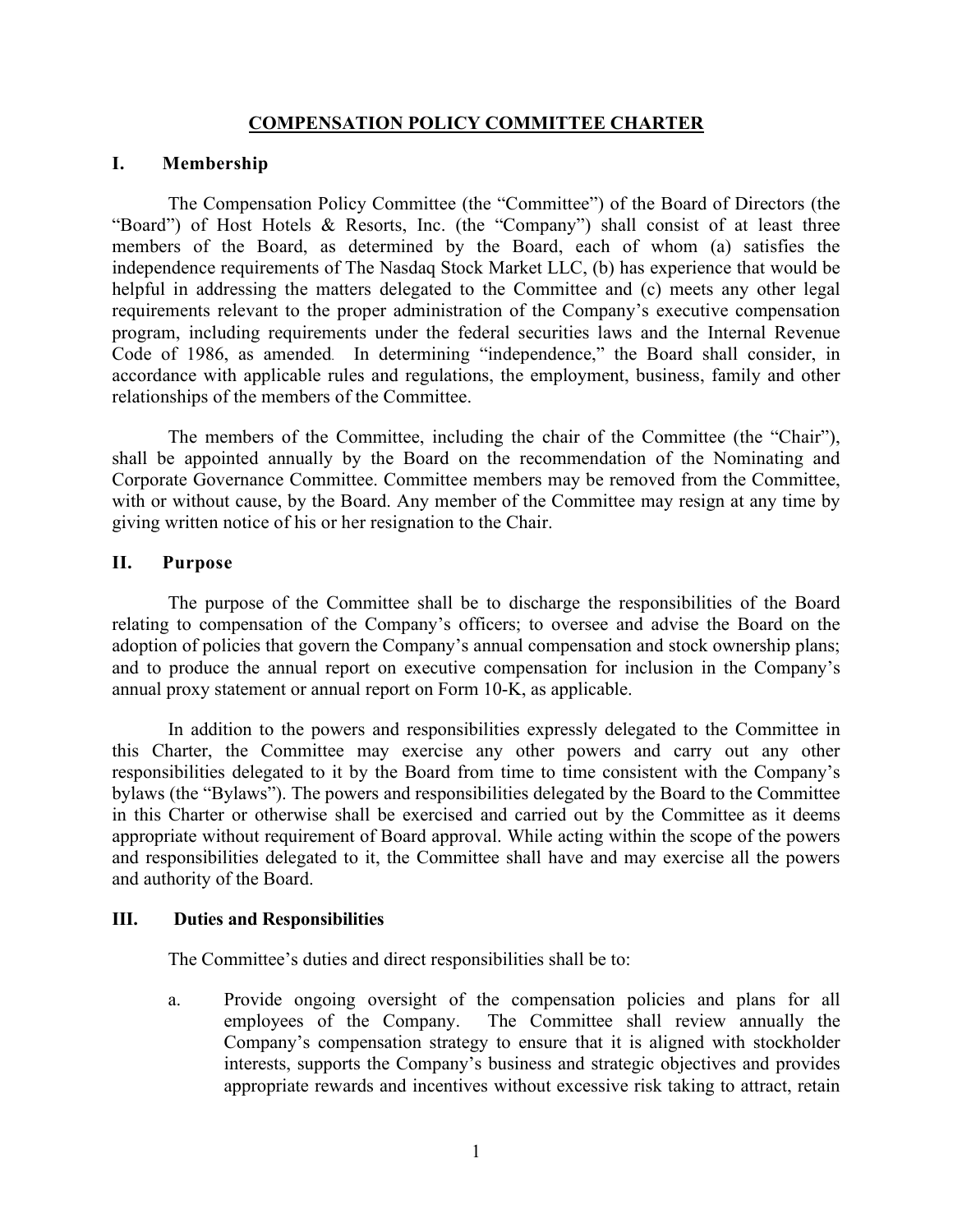and motivate employees to perform in the best interests of the Company and its stockholders.

- b. Review and approve Company goals and objectives relevant to the compensation of the Chief Executive Officer of the Company (the "CEO"), evaluate the CEO's performance in light of those goals and objectives, and determine and approve the CEO's compensation level based on this evaluation, consistent with the Company's compensation philosophy. The CEO may not be present during voting or deliberations on his or her compensation. In determining the long-term incentive component of the CEO compensation, the Committee will consider the Company's performance and relative stockholder return, the value of similar incentive awards to CEOs at comparable companies, and the awards given to the CEO in past years.
- c. Review and approve Company goals and objectives relevant to the compensation of each of the other executive officers as defined under Rule 16a-1(f) of the Securities Exchange Act of 1934, as amended, evaluate such officer's performance in light of those goals and objectives, and determine and approve his or her compensation level based on this evaluation, consistent with the Company's compensation philosophy.
- d. Approve the salary, bonus and other compensation of all employees at or above the level of Senior Vice President, Department Head.
- e. Make recommendations to the Board with respect to the Company's incentivecompensation plans and equity-based plans. The Company shall endeavor to use stock-based compensation to align the interests of employees and directors to those of the Company's stockholders.
- f. Review and advise the Company on the process used for gathering information on the compensation paid by other similar businesses for positions involving similar duties and responsibilities as those at the Company.
- g. Periodically review the Company's overall compensation structure and practices, including its defined contribution plan and other savings plans, appoint the members of the investment committee to serve as the fiduciary of the defined contribution plan and monitor such committee's performance.
- h. Perform the administrative functions assigned to it under the Company's comprehensive stock plans and by the Board.
- i. Review and discuss with the Board and senior officers plans for officer development and succession plans relating to the CEO and other members of senior management.
- j. Review periodic reports from management on matters relating to the Company's demographics, personnel appointments and practices and the Company's employee engagement and culture initiatives.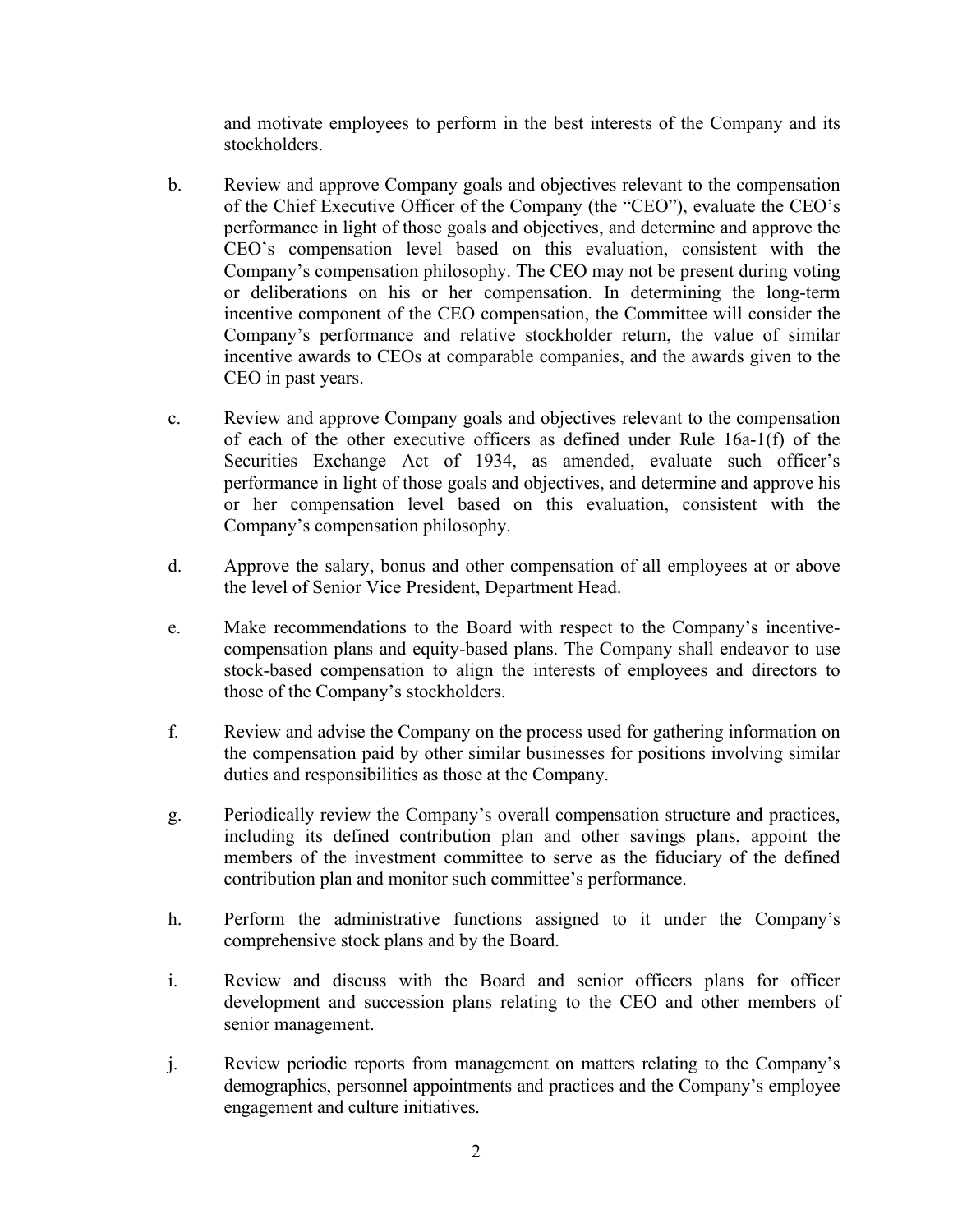- g. Prepare, or be responsible for the preparation of, a report on executive compensation for inclusion in the Company's annual proxy statement or annual report on Form 10-K, as applicable, in accordance with applicable rules and regulations.
- h. Review and assess the adequacy of this Charter annually and recommend any proposed changes to the Board for its consideration.
- i. Annually review its own performance in coordination with the Nominating and Corporate Governance Committee.

# **IV. Outside Advisors**

The Committee shall have the sole authority to select, retain and terminate any compensation consultant used to assist in the evaluation of the compensation of the CEO or any executive officers. This includes the sole authority to approve the consultant's fees and other terms related to its retention. The Committee shall approve the scope, terms and fees of any services that the consultant may provide to the Company. All such services shall be subject to Committee oversight. Requests for services shall be submitted to the Committee for consideration at its next Committee meeting or, in those instances in which it is not practicable or desirable for the Company to wait until the next meeting, to the Chair.

The Committee may also select, retain and terminate any counsel, experts or other advisors that the Committee believes to be desirable and appropriate. The Committee may also use the services of the Company's regular legal counsel or other advisors to the Company. The Committee may select or receive advice from any compensation consultant, legal counsel, expert or other advisor it prefers, including those that are not independent. However, the Committee may select a compensation consultant, legal counsel, expert or other advisor only after taking into consideration all factors relevant to such firm's or person's independence from management in accordance with the standards of The Nasdaq Stock Market LLC.

The Company shall provide for appropriate funding, as determined by the Committee, for payment of compensation to any outside advisors employed by the Committee and for ordinary administrative expenses of the Committee that are necessary or appropriate in carrying out its duties.